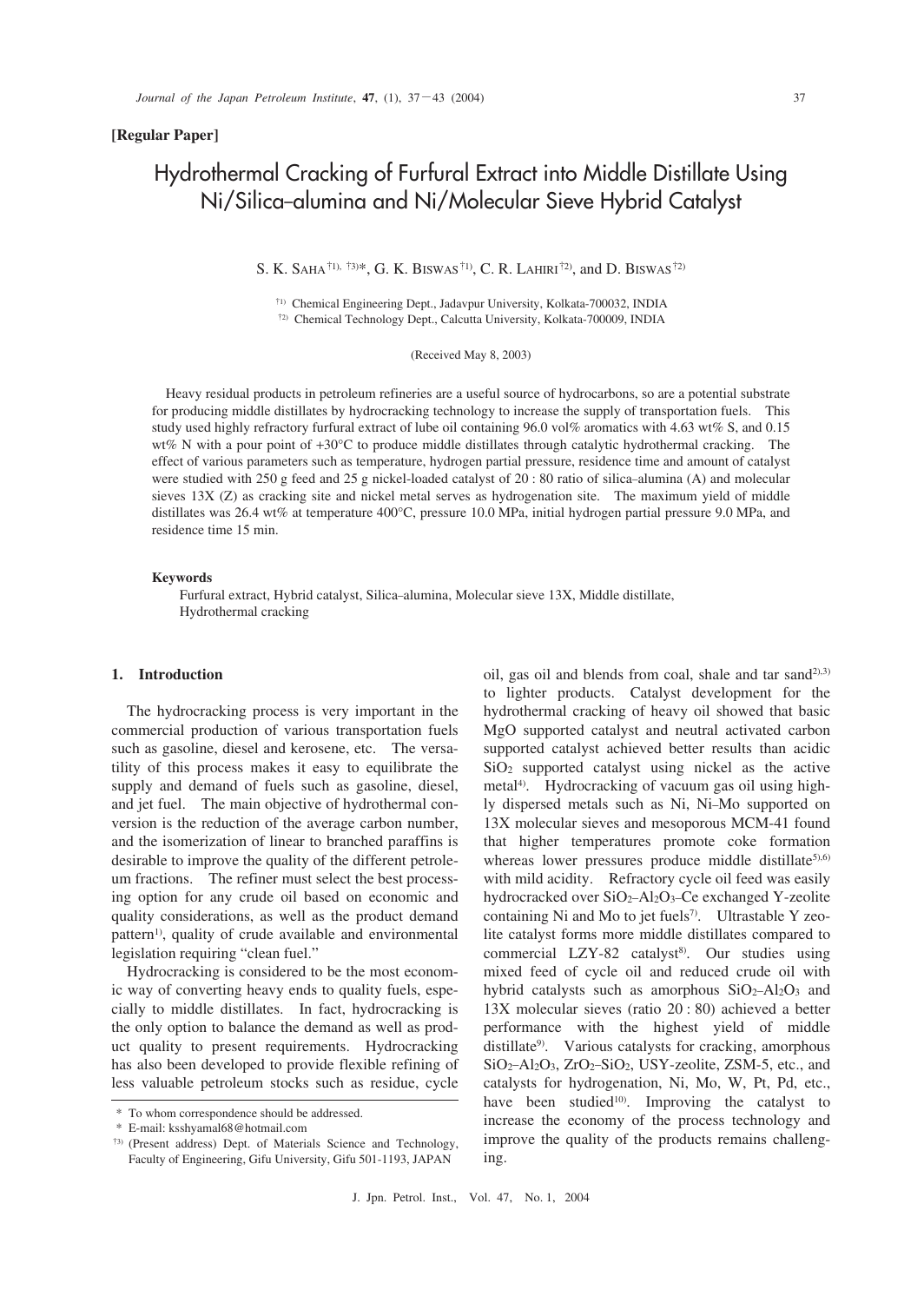Table 1 Properties of Feedstock

| Parameters                              |                                             | Values    |
|-----------------------------------------|---------------------------------------------|-----------|
| Phase (at room temperature)             |                                             | Semisolid |
| Specific gravity                        | $[15^{\circ}C/15^{\circ}C]$                 | 0.9861    |
| Viscosity at $38^{\circ}$ C             | $[10^{-6} \text{ m}^2 \cdot \text{s}^{-1}]$ | 1006.00   |
| $^{\circ}$ API                          |                                             | 11.99     |
| Total sulfur                            | [wt%]                                       | 4.63      |
| Nitrogen                                | [wt%]                                       | 0.15      |
| Ramsbottom carbon residue<br>[wt $\%$ ] |                                             | 1.82      |
| Aromatics                               | $\lceil vol\% \rceil$                       | 96        |
| Carbon to hydrogen ratio                |                                             | 8.21      |
| Pour point                              | $\lceil$ <sup>o</sup> Cl                    | $+30$     |
| Boiling range                           | Г°С                                         | 220-570   |

Furfural is used as a solvent in Haldia Refinery, India, to upgrade the viscosity index (VI) of lube oil. Furfural extract of lube oil  $(FELO<sub>H</sub>)$  contains heavy aromatic compounds, which have very low lube potential and are refractory to cracking. The by-product extracts with a high aromatic content can be used for carbon black feedstock, rubber extended oils and other non-lube applications in which this feature is desirable. This type of by-product is usually used in the Haldia Refinery for road surfacing material mixed with bitumens. However, the by-product has great potential for conversion into desirable transportation grade fuel by hydrothermal cracking technology.

The present study investigated the hydrothermal cracking of the lube oil extract with hybrid catalyst to maximize the middle distillate yield under different reaction conditions and also to assess the catalyst stability.

#### **2. Experimental**

### **2. 1. Feed and Catalyst Preparation**

Feed was collected from the furfural extract of the lube oil plant, Haldia Refinery, Kolkata, India, and was designated as  $(FELO<sub>H</sub>)$ , with the characteristics according to ASTM standard methods of analysis listed in Table 1. Catalyst preparation used commercially available 13X molecular sieves and silica-alumina made in the laboratory. The silica-alumina ratio was maintained at 70 : 30 for both catalysts. The ammonium form of the 13X molecular sieves was prepared by ion-exchange of the sodium form, then dried and calcined to give the protonated H-form by treatment with ammonium nitrate solution. Both supports were loaded with 5% nickel metal by impregnation with nickel nitrate. Specific surface area was measured by a simplified single point BET technique by  $N_2$  adsorption using a Sorpty 1750 (M/S Carlo Erba Strumentazione, Italy). Pore volume and pore size were measured using a Quantachrome porosimeter (Autoscan 60 K, USA). Acidity was measured by a titration method. The detailed method of preparation

Table 2 Properties of Catalyst

| <b>Items</b>                                      | Molecular sieve<br>13X loaded with<br>nickel | Silica-alumina<br>loaded with<br>nickel |
|---------------------------------------------------|----------------------------------------------|-----------------------------------------|
| Surface area<br>$\lceil m^2/g \rceil$             | 240.2                                        | 108.30                                  |
| $\left[\frac{m^3}{g}\right]$<br>Total pore volume | 0.3750                                       | 0.0409                                  |
| Total acidity<br>[mmol/g]                         | 0.455                                        | 0.564                                   |

of the catalyst and its characterization techniques have been described elsewhere<sup>11)</sup>. The characteristics of the catalysts are shown in **Table 2**.

# **2. 2. Reaction Procedure**

Experiments were carried out in a rocking type laboratory scale batch reactor of 1 litre capacity. Details of the reactor and the assembly of other parts have been described elsewhere<sup>5)</sup>. The reactor was charged with the required amounts of feed and catalyst, and closed. The reactor was purged with nitrogen gas to ensure an oxygen-free environment inside the reactor. Initially, the desired pressure was maintained with hydrogen or nitrogen or both. The purity of hydrogen and nitrogen were 99.6% and 99.5%, respectively. The total pressure was maintained with nitrogen only. Pressure was measured by the pressure gauge, and the valve was kept closed properly and checked for any leakage. After ensuring that the system was leak proof, the thermocouple was inserted in the proper position, and the heater switched on. A variac was used to control the reactor temperature. After attaining the desired temperature, rocking of the reactor was started and continued for the residence time. At the end of the residence time, gas and vapor from the reactor were passed through an ice-cooled spiral condenser. The liquid product was condensed and the non-condensable gaseous product passed through a scrubbing system containing 10% NaOH solution for H2S absorption. The remainder of the gas was passed through a wet gas meter and finally released to the atmosphere. The schematic flow diagram is shown in **Fig. 1**. The liquid product was analyzed by IS/ASTM standard methods for petroleum products.

#### **2. 3. Coke Determination**

The amount of coke was determined as the toluene insoluble materials. Solid product was separated with toluene by extraction  $(3 \times 100 \text{ m})$  and dried in an oven at 120°C overnight. The weight increment of the catalyst was considered to be the amount of coke.

# **2. 4. Regeneration of Catalyst**

Catalyst regeneration was performed in a tubular furnace using a glass reactor. Spent catalyst placed in a glass reactor and slowly heated by passing air at 30 m*l*/min up to 500°C and kept at this temperature for about 1 h with a constant flow of air.

#### **2. 5. Sulfur Determination**

Sulfur concentration was measured by combusting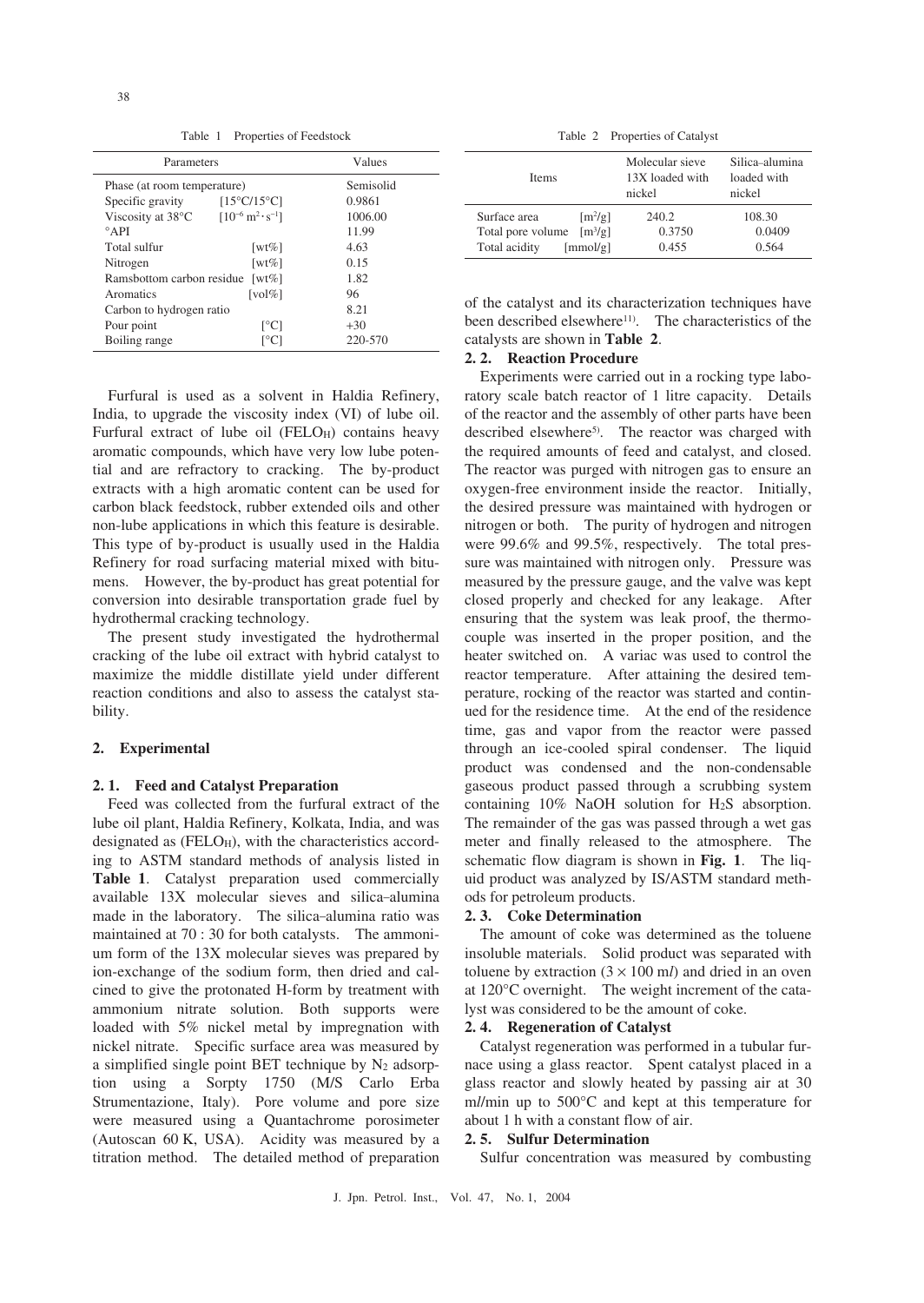

Fig. 1 Schematic Flow Diagram of the Experimental Set-up

the sulfur compounds in the presence of oxygen in a bomb calorimeter. Sulfur was finally determined from the weight of the BaSO4 precipitated out using 10% BaCl2 solution.

#### **3. Results and Discussion**

The present study investigated the characteristics of the furfural extract of lube oil from Haldia Refinery (FELOH) as a hydrothermal cracking feedstock, including overall conversion, yield of middle distillates, product distribution and properties of the middle distillates as functions of temperature, hydrogen partial pressure, residence time, catalyst amount and stability of catalyst. The catalyst supports of  $SiO_2 - Al_2O_3$  (A) and 13X molecular sieves (Z) were used in the ratio of 20 : 80 based on our earlier work<sup>9)</sup> with 5% nickel as the active metal. The product distribution was calculated as wt% of feed and different cuts were expressed as: Light Distillate (LD) IBP-150°C, Middle Distillate Light (MDL) 150-250°C, Middle Distillate Heavy (MDH) 250-320°C, Heavy Distillate (HD) B. P. 320°C+ and coke (a solid carbonaceous product containing complex hydrocarbons).

#### **3. 1. Effect of Temperature**

The effect of temperature on hydrothermal cracking of refractory type feedstock (FELO<sub>H</sub>) was studied at 350-435°C as shown in **Fig. 2**. Studies were made at each temperature using 250 g feedstock and 25 g of 20 : 80 hybrid catalyst of nickel loaded A : Z, with total pressure 7.0 MPa, partial pressure of hydrogen 5.0 MPa and residence time 15 min. Experimental data show that at 350°C, the percentage conversion was only 20% but increased to 88% at 435°C. Gross hydrocracked product and the yield of middle distillate were maximum at 400°C, but the percentage of conversion was



Fig. 2 Effect of Temperature on Percentage Conversion and Product Yield

only 58.03%. Yield of the middle distillate of 250- 320°C cut was highest at 400°C and that of the 150- 250°C cut was highest at 435°C. Therefore, the cracking reaction was more predominant than hydrogenation reaction above 400°C and greatly increasing the yield of light distillate and gaseous product. The yield pattern indicates that working temperature is extremely important in the hydrocracking of FELOH for production of middle distillates since operation at 350°C resulted in the lowest conversion of 20%, which is not adequate for cracking of such refractory type feedstock thus giving rise to the maximum yield of heavy distillate.

#### **3. 2. Effect of Hydrogen Partial Pressure**

The effect of hydrogen partial pressure was studied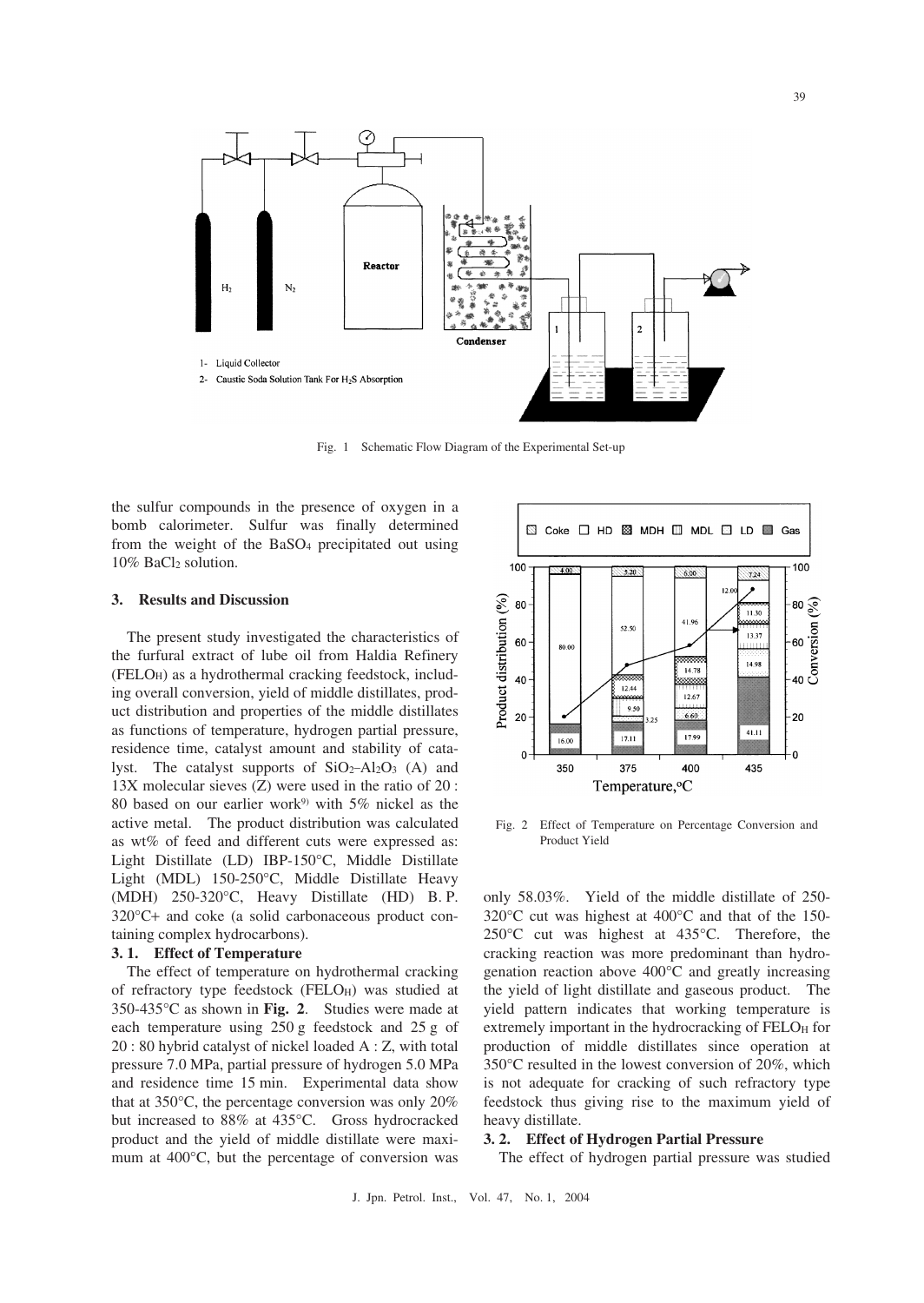



Fig. 3 Effect of Hydrogen Partial Pressure on Percentage Conversion and Product Yield

at a predetermined total pressure of 10 MPa. The results of hydrogen partial pressure variation are shown in **Fig. 3**. Hydrogen partial pressure is important during catalytic hydrothermal cracking. The experimental data show that the yield of middle distillate increased with corresponding increase of light distillate at higher hydrogen partial pressures from 3.0 to 9.0 MPa at 400°C. The percentage conversion was maximum with minimum yield of heavy distillate at a hydrogen partial pressure of 9.0 MPa. The yield of the 150-250°C cut and 250-320°C cut were also maximum at higher pressures. The quality of products also improved for middle distillates with increased hydrogen partial pressure, thus improving the smoke point, cetane index, etc. The smoke point of the 150-250°C cut was 16.0, 18.0, 19.0 mm and the cetane index of the 250-320°C cut was 44.0, 45.0 and 46.0 at hydrogen partial pressures of 3.0, 5, 0 and 9.0 MPa, respectively. This indicates that hydrogen consumption has increased at higher pressure with rapid saturation of hydrocracked products, whereas the yield of coke decreased from 6.0 to 4.5%. Higher hydrogen pressure may have suppressed coke formation with rapid hydrogenation of cracking products. Higher hydrogen pressure remarkably suppressed coke yield during hydrothermal cracking reactions, probably due to catalytic quench of free radicals formed in thermal cracking reaction with decreasing the conversion<sup>12)</sup>. Our experimental results show that variation of hydrogen pressure from 3.0 to 5.0 MPa had little effect on conversion and coke yield. Further increase of hydrogen pressure increased the percentage of conversion from 52.22 to 64.82% with decreased coke yield from 6.0 to 4.5%. Therefore, the hydrogen effect on conversion and coke may depend on the characteristics of the feedstock. Therefore, hydro-



Fig. 4 Effect of Residence Time on Percentage Conversion and Product Yield

gen is a key component, which has great influence on simultaneous hydrogenation and cracking reactions in the hydrocracking process and also on the properties of products. Operating the process at higher hydrogen pressure will cause high hydrogen consumption, and high cost of reactor construction in compensation for the reduced coke yield, aromatics, sulfur, etc. with increasing smoke point and cetane index of middle distillate.

#### **3. 3. Effect of Residence Time**

Residence time varied from 7 to 30 min at a total pressure of 10 MPa under a hydrogen partial pressure of 9.0 MPa at 400°C. The results of residence time variation are shown in **Fig. 4**. The yield of middle distillate increased with increased residence time up to 15 min after which the yield of middle distillate again decreased. The maximum yield of middle distillate was 26.40% at a residence time 15 min. The percentage of conversion and coke formation were maximum at a residence time of 30 min. The results reveal that simultaneous cracking and hydrogenation are favored for a residence time of 15 min giving the highest yield of middle distillate, beyond which secondary cracking reactions occur, as shown by the highest yield of gas and light distillate. The lowest yield of middle distillate at 30 min indicates that the hydrogenation reaction is suppressed favoring the cracking reaction beyond a residence time of 15 min.

## **3. 4. Effect of Catalyst Amount**

The effect of catalyst amount on hydrocracking of FELO $_H$  feedstock was studied with 10, 25 and 50 g of 20 : 80 of A : Z hybrid catalyst at 400°C, total pressure 10 MPa, and hydrogen partial pressure of 9.0 MPa, using 250 g feedstock. The results are shown in **Fig. 5**. The percentage of conversion gradually increased with increasing weight of catalyst. Conversion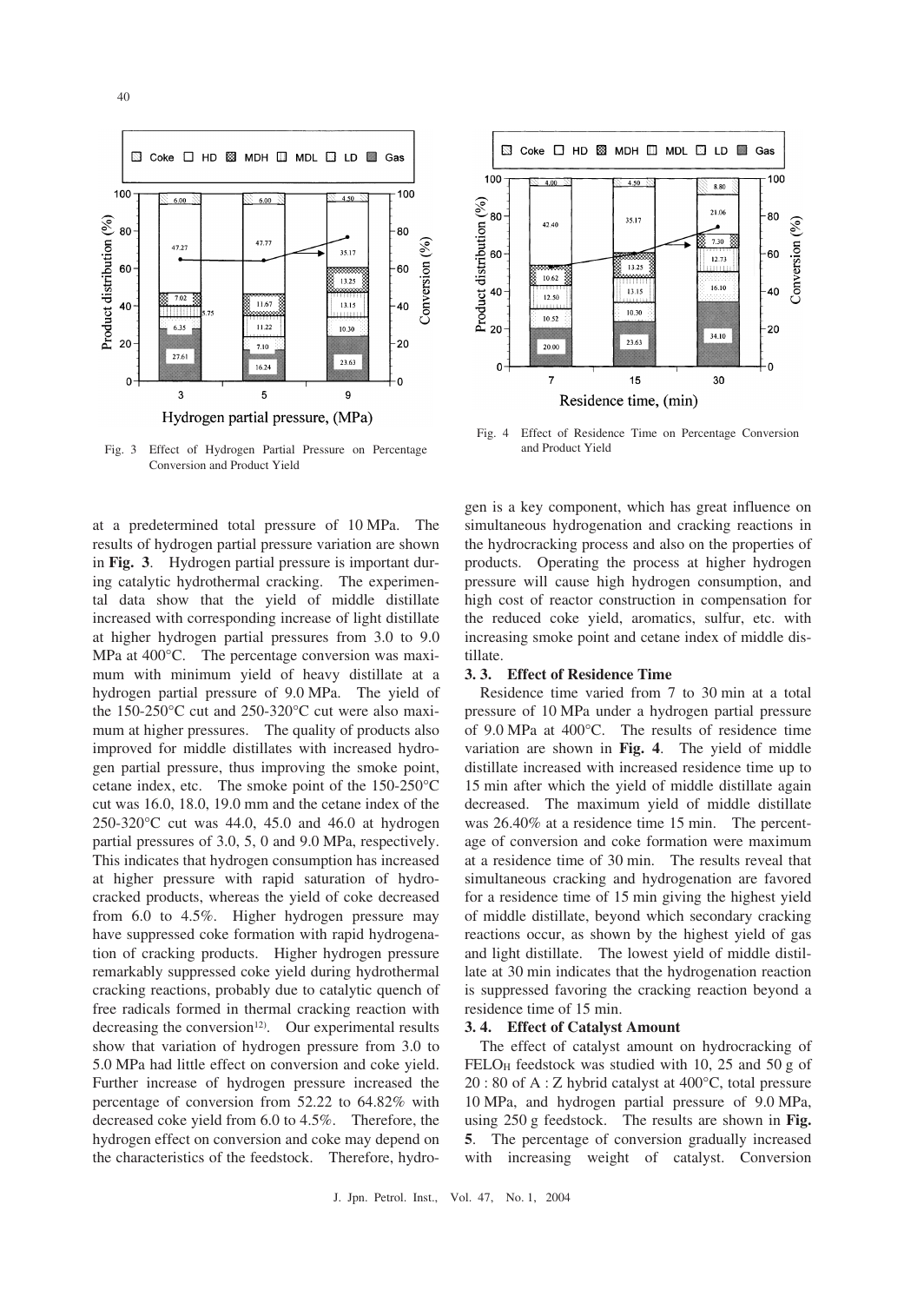

Fig. 5 Effect of Catalyst Amount on Percentage Conversion and Product Yield

increased from 49.8 to 64.83% with increasing amount of catalyst from 10 to 25 g. Further increases of catalyst from 25 to 50 g caused the percentage of conversion to slightly increase to 66.88% (**Fig. 5**). Coke and gaseous products increased from 4.5 to 8.2% and from 23.63 to 28.69%, respectively. Coke and gaseous product are not desired products in the hydrocracking process. Therefore, there is a compromise in selecting the amount of catalyst for hydrothermal cracking reaction. Maximum coke deposition with higher amounts of catalyst might be due to maintaining non isothermal heating inside the reactor, resulting in thermal cracking predominating over catalytic cracking as supported by the increase of gaseous product, coke and decrease of the middle distillates. Increased catalyst amount results in higher bulk surface area and more active sites, which may cause side reactions, and enhance coke formation. The percentage yield of middle distillates was maximum at 26.40% using 25 g of catalyst within the range of catalyst amounts studied. The entire feedstock is in contact with the catalyst surface occupying the maximum void space of the catalyst when 25 g catalyst was used, so effective hydrogenation and cracking reaction occurred giving the maximum yield of 150-250°C cut and 250-320°C cut. The catalyst amount of 10 g exhibited the lowest conversion and 50 g did not show much improvement. Since the feedstock is highly refractory, small portions of feedstocks were in contact with the catalyst surface but not occupying the pores of 10 g catalyst. On the other hand, the entire catalyst surface of 50 g catalyst is in good contact with the feedstock occupying the zeoliterich catalyst pores as far as possible, but a large temperature gradient across the catalyst bed would result in lower percentage yield of middle distillates. The yield

Table 3 Assessment of Catalyst Activity and Stability

| <b>Items</b>                            | Catalyst |       |             |
|-----------------------------------------|----------|-------|-------------|
|                                         | Fresh    | Spent | Regenerated |
| Percentage conversion                   | 64.83    | 63.00 | 64.00       |
| Gas                                     | 23.63    | 30.40 | 25.00       |
| Light distillate (IBP-150 $^{\circ}$ C) | 10.30    | 8.15  | 10.10       |
| $MDL$ (150-250 $°C$ )                   | 13.15    | 11.21 | 12.5        |
| MDH (250-320°C)                         | 13.25    | 11.24 | 11.60       |
| Heavy distillate $(320^{\circ}C+)$      | 35.17    | 37.00 | 36.00       |
| Coke                                    | 4.5      | 2.00  | 4.80        |
| $\%$ saturation in MDL.<br>[vol]        | 78.00    | 75.00 | 76.00       |
| Smoke point of MDL<br>[mm]              | 19.0     | 16.0  | 17.0        |
| Total sulfur in MDL cut<br>[wt $%$ ]    | 0.50     |       |             |
| % saturation in MDH<br>[vol]            | 75.00    | 70.00 | 69.00       |
| Cetane index of MDH                     | 46.0     | 40.0  | 40.0        |
| Total sulfur in MDH cut<br>[wt $\%$ ]   | 0.95     |       |             |

Parameters: Temperature, 400°C; Total pressure, 10 MPa, hydrogen partial pressure, 9.0 MPa; Residence time, 15 min; Feed 250 g and catalyst 25 g of 20 : 80 nickel loaded A : Z hybrid catalyst.

and properties of middle distillates using 25 g catalyst may indicate that isothermal conditions were maintained, which leads to hydrogenation-cracking reactions producing quality middle distillates within the allowable specifications.

#### **3. 5. Study of Catalyst Stability**

In any catalytic process, catalyst on-stream life time is very important to consider in view of cost effectiveness. The longer life of the catalyst increases suitability for use without much affecting the conversion and yield of middle distillates. Experiments were carried out to assess the stability of fresh, spent and regenerated catalyst for the hydrocracking of FELOH feedstock, temperature 400°C, total pressure 10 MPa, hydrogen partial pressure 9.0 MPa and residence time 15 min. Feed to catalyst ratio was maintained at 10 : 1 with 20 : 80 nickel loaded A : Z hybrid catalyst. The results are tabulated in **Table 3**. The conversion and yield of middle distillates with spent and regenerated catalyst were lower compared to using fresh catalyst. However, the spent catalyst, when regenerated, showed improvement in activity, and the conversion and yield of middle distillates were 64.0% and 24.1%, respectively, which are less by only 0.83% and 2.3%, respectively, compared to those using fresh catalyst. Sulfur concentration was determined with fresh catalyst was 0.5% for the 150-250°C cut and 0.95% for the 250-320°C cut. Therefore, the activity of nickel loaded hybrid catalyst does not fall drastically on hydrocracking of FELO<sub>H</sub>. Regeneration by burning of coke restored catalyst activity but not to the level of fresh catalyst, which might be due to permanent poisoning and deactivation of the catalyst. Deactivation by coke deposition was rapid during the early process<sup>12)</sup>, but was reduced significantly for spent catalyst. The percent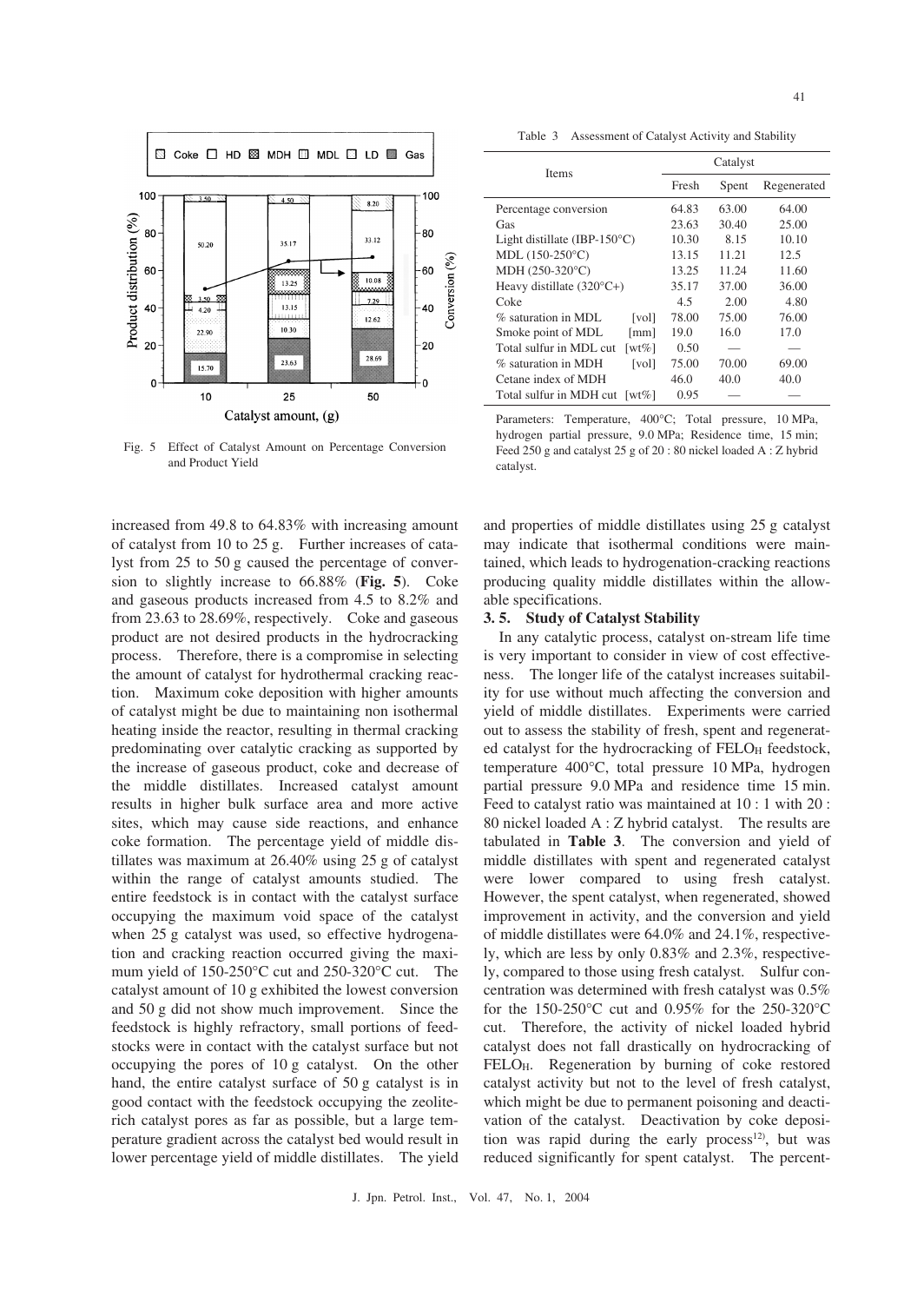42

age of coke deposition was lower in spent catalyst compared to fresh catalyst which might be due to the reduced activity and effectiveness of the spent catalyst, so reducing the cracking severity. On the other hand, coke was deposited probably on the surface only of spent catalyst, because coke was already deposited inside the pores during the early process time. **Table 3** shows that variation of the saturation percentage for the 150-250°C cut was within 3.0% and that for the 250-320°C cut was within 6.0% using fresh, spent and regenerated catalyst under the given conditions. Therefore, the spent catalyst even after use for a residence time of 30 min was not been greatly poisoned due to the deposition of carbon and had not lost activity to a great extent, as shown by the low variation in yield of middle distillates, percentage of conversion and product properties. Such findings clearly indicate that these types of catalysts are quite stable when used under the given operating conditions.

#### **4. Conclusions**

The present study reveals that the feedstock of refineries containing higher percentage of refractory type aromatic compounds and heteroatoms have great potential for hydrocracking to yield middle distillates. The furfural extract of lube oil used as feedstock did not undergo favorable hydrocracking reactions below 400°C, but beyond 400°C cracking reactions were more predominant giving higher yields of gas and light distillates. The maximum yield of middle distillates was found at 400°C using parameters such as total pressure 10 MPa, hydrogen partial pressure 9 MPa, residence time 15 min, feed 250 g and catalyst 25 g of 20 : 80 of A : Z. The feedstock was refractory but underwent favorable hydrocracking reactions at higher total pressure and higher hydrogen partial pressure producing higher percentages of middle distillates. The present investigation further revealed that the nickel loaded 20 : 80 catalyst of A : Z did not lose much activity, even after a residence time of 30 min under the operating conditions, thus maintaining stability to a large extent. Therefore, catalytic hydrothermal technology is an attractive pathway for economic utilization of highly refractory heavy residual products of petroleum refineries to meet the need for global transportation fuels.

#### **Acknowledgments**

The authors are greatly indebted to Prof. Y. Sugi and Prof. Y. Kubota, Dept. of Materials Science and Technology, Faculty of Engineering, Gifu University, Japan for helpful discussions. S. K. Saha is grateful to the Jawaharlal Nehru Memorial Fund for a scholarship.

#### **References**

- 1) De Jong, K. P., *Catalysis Today*, **29** 171 (1996).
- 2) Allen, D. T., Petrakis, L., Grandy, W., Gavalas, G. R., Gates, B. C., *Fuel*, **63**, 803 (1984).
- 3) Lapinas, A. T., Klein, M. T., Gates, B. C., Macris, A., Lyons, J. E., *Ind. Eng. Chem. Res.*, **26**, 1026 (1987).
- 4) Tsubaki, N., Chang, J., Yoneyama, Y., Fujimoto, K., *J. Jpn. Petrol. Inst.*, **45**, (2), 77 (2002).
- 5) Lahiri, C. R., Biswas, D., *Physica*, **139&140B**, 725 (1986).
- 6) Corma, A., Martinez, A., Martinerz-soria, V., Monton, J. B., *J. Catal.*, **153**, 25 (1995).
- 7) White, R. J., U.S. Pat. 3 983 029 (1976).
- 8) Nitsuta, K., Nakai, S., Jpn. Kokai Tokkyo Koho JP 62-297389 (1987).
- 9) Saha, S. K., Biswas, G. K., Biswas, D., *Stud. Surf. Sci. Catal.*, **142A**, 771 (2002).
- 10) Bawa, J. S., Ray, N., Dabral, R. P., Lal, M., "Hydrocracking-A literature Review, Hydrocarbon Technology," (1991), p. 149- 152.
- 11) Saha, S. K., "Studies on Hydrocracking Characteristics for Middle Distillate," Ph. D. (Engg.) Thesis, Jadavpur University, Kolkata, India, 2000.
- 12) Fujimoto, K., Chang, J., Tsubaki, N., *Sekiyu Gakkaishi (J. Jpn. Petrol. Inst.)*, **43**, (1), 25 (2000).

……………………………………………………………………